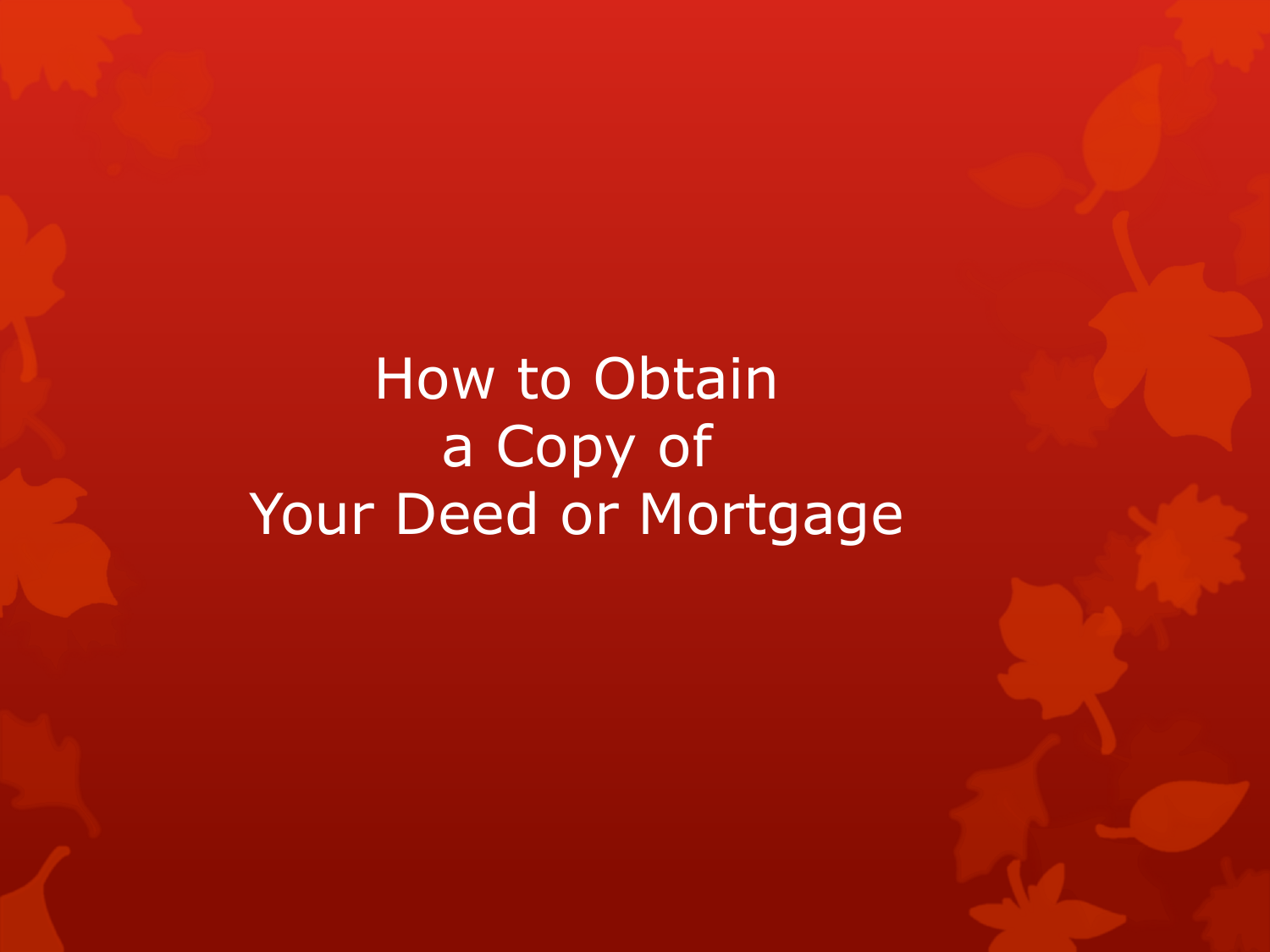Don't pay a third party service \$25, \$50, \$100, or more for a copy of your deed or mortgage.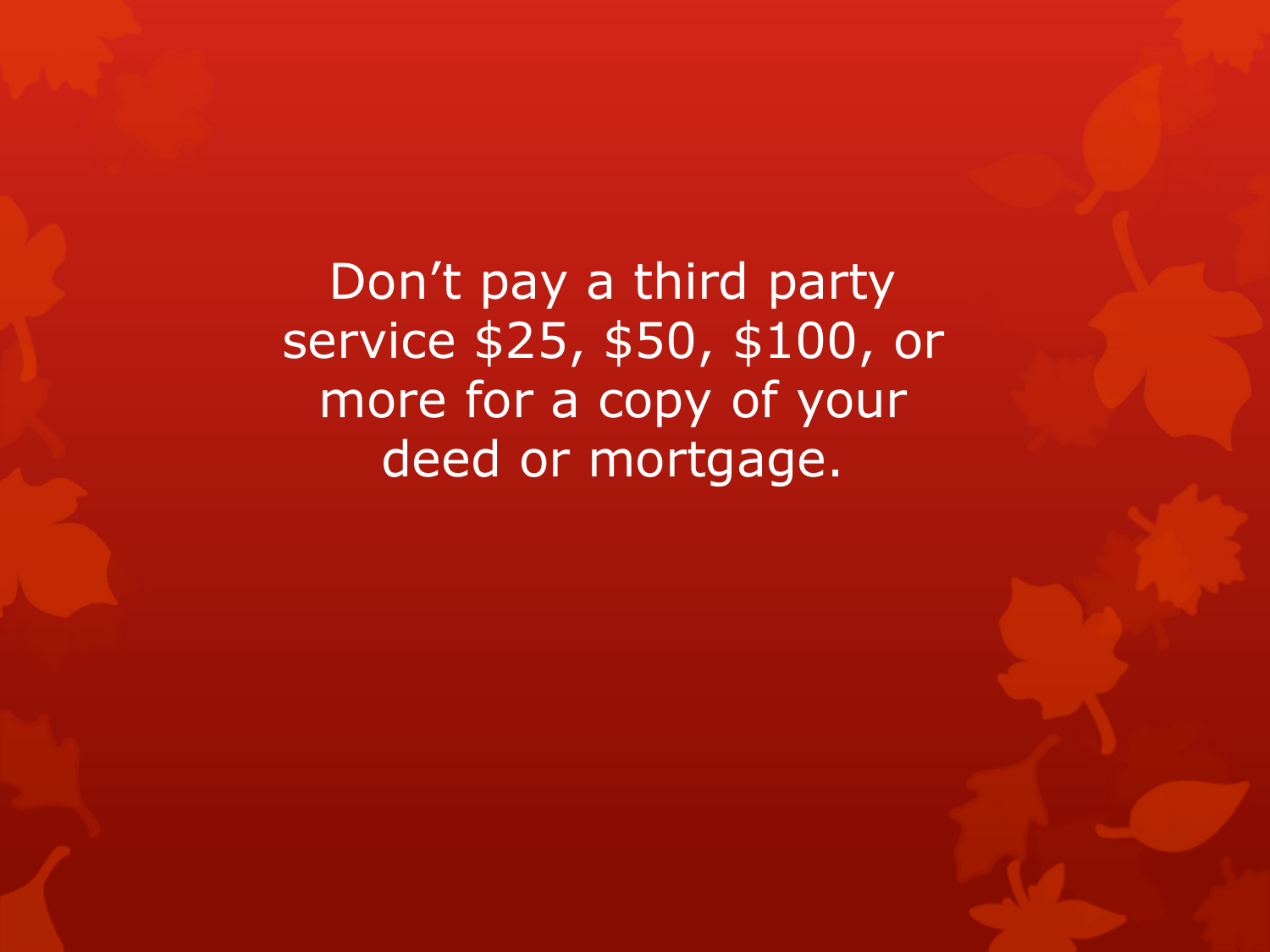Stop by our office in Wampsville at the County Office Building and use our public search computers to retrieve and print your deed and/or mortgage.

Not good with computers? We'll show you how.

The cost is just *\$0.65* per page.

The average deed is three pages – just *\$1.95*!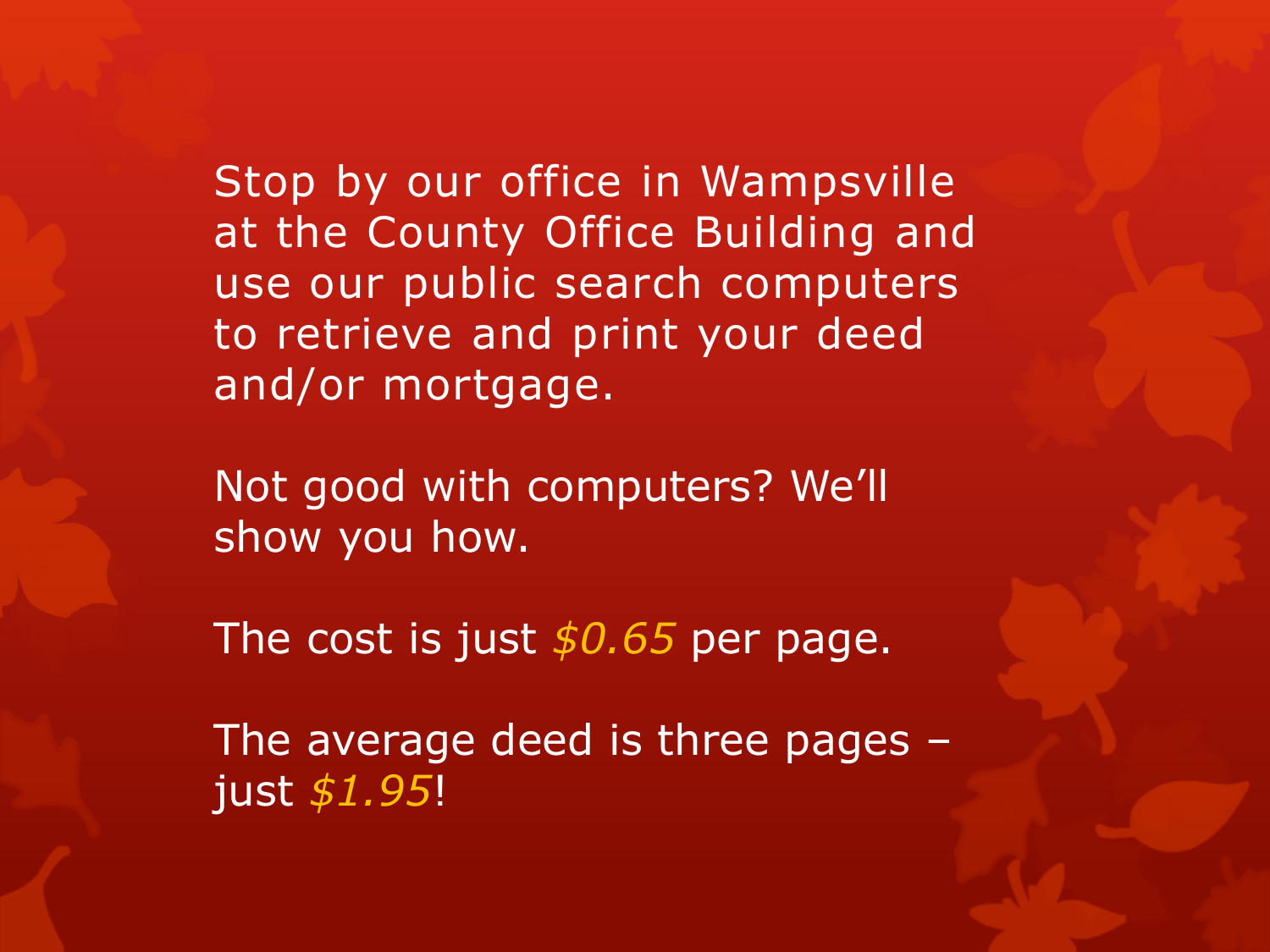Unable to stop in at our office? We can send you a copy of your deed and/or mortgage by email. The cost for this service is \$5 per document.

We accept checks, money orders, credit/debit cards (additional transaction fees applicable).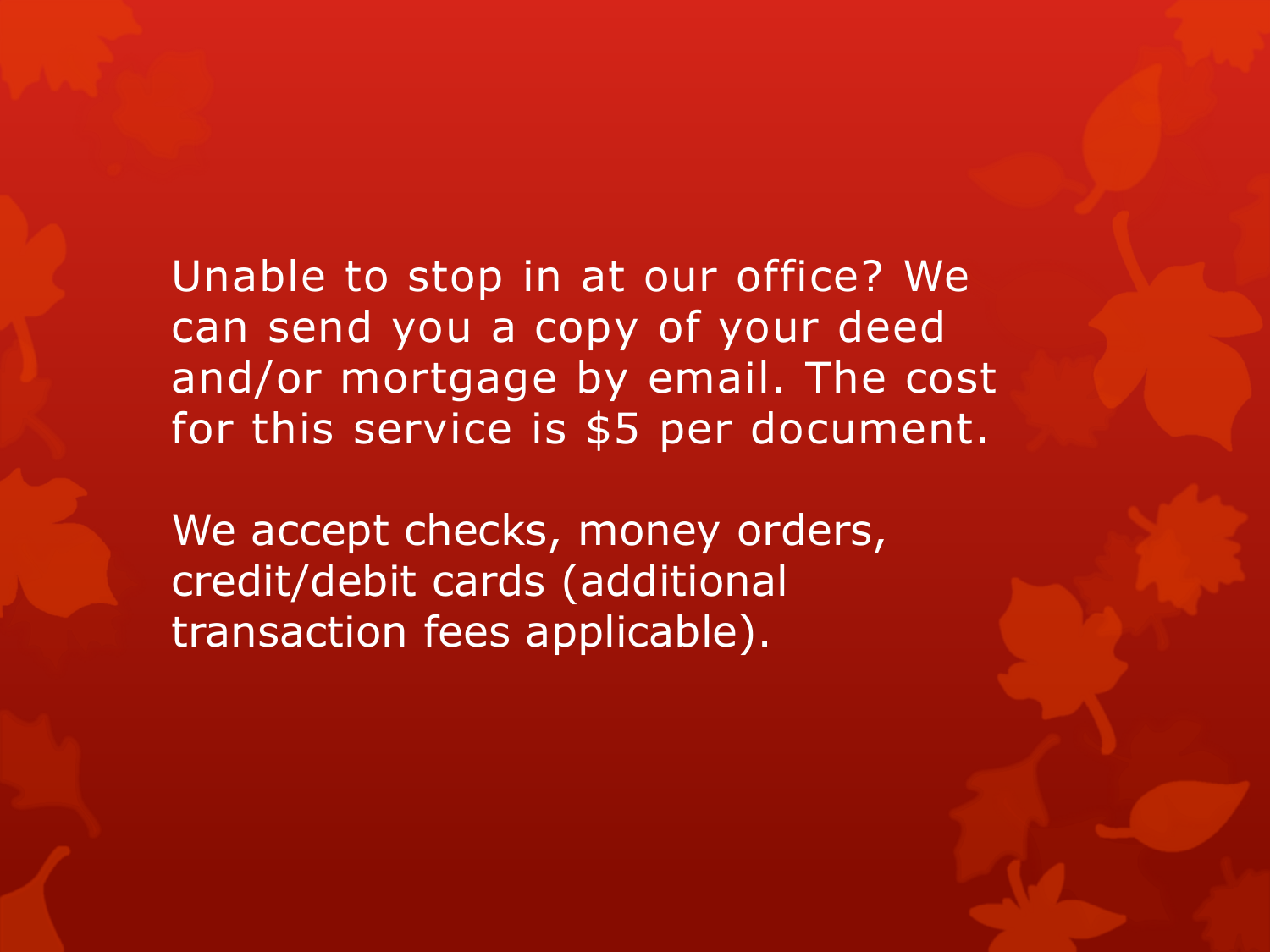Please provide us with as much information as possible regarding the document you want – such as the book & page reference, instrument number, names of the buyer(s) & seller(s), name of the town where the property is located, approximate date of the transaction. We do not index by tax ID or street address.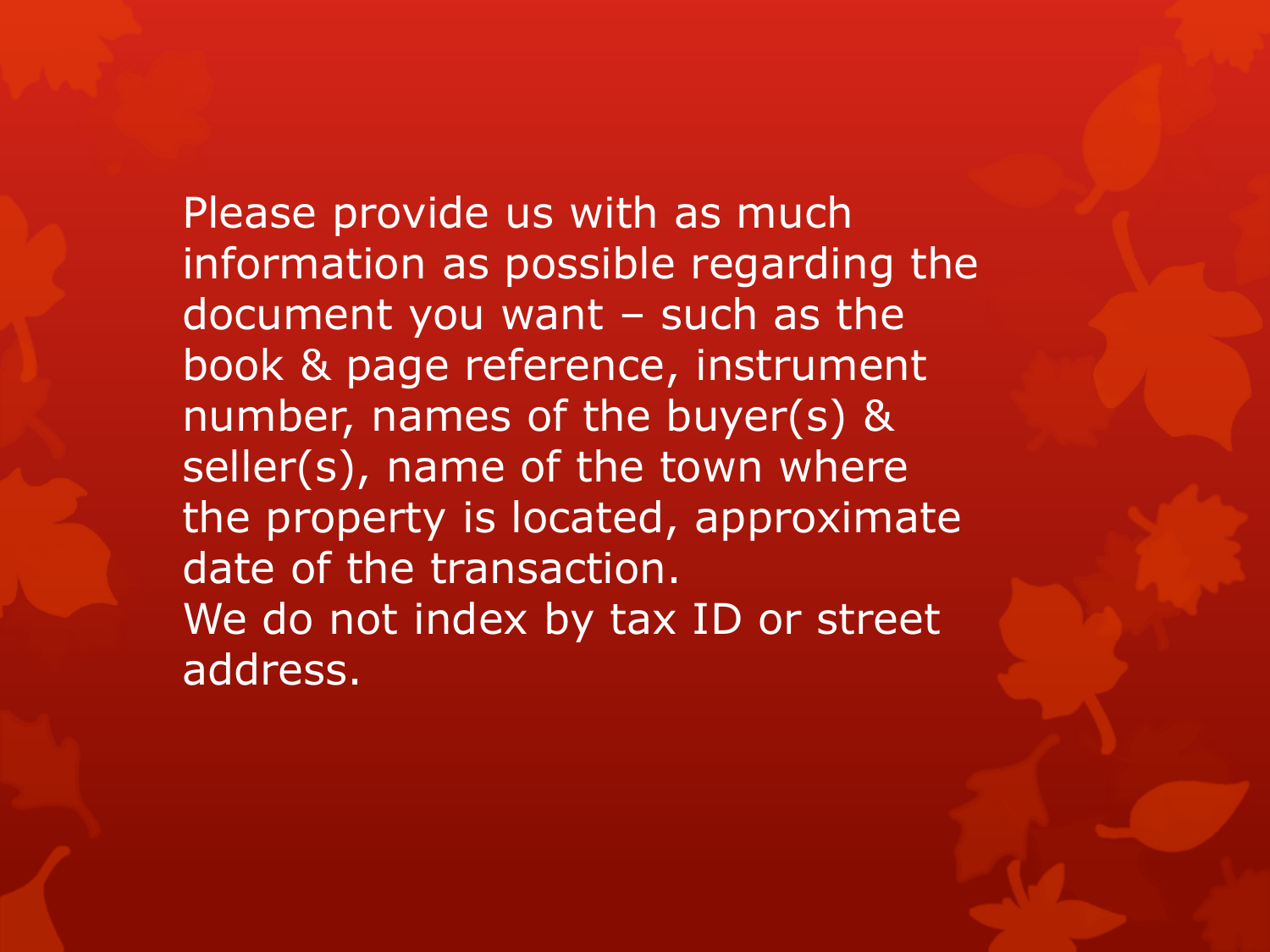Call the recording clerks at the number below for payment options.

## **315-366-2261**

If paying by credit/debit card, additional charges will be explained to you.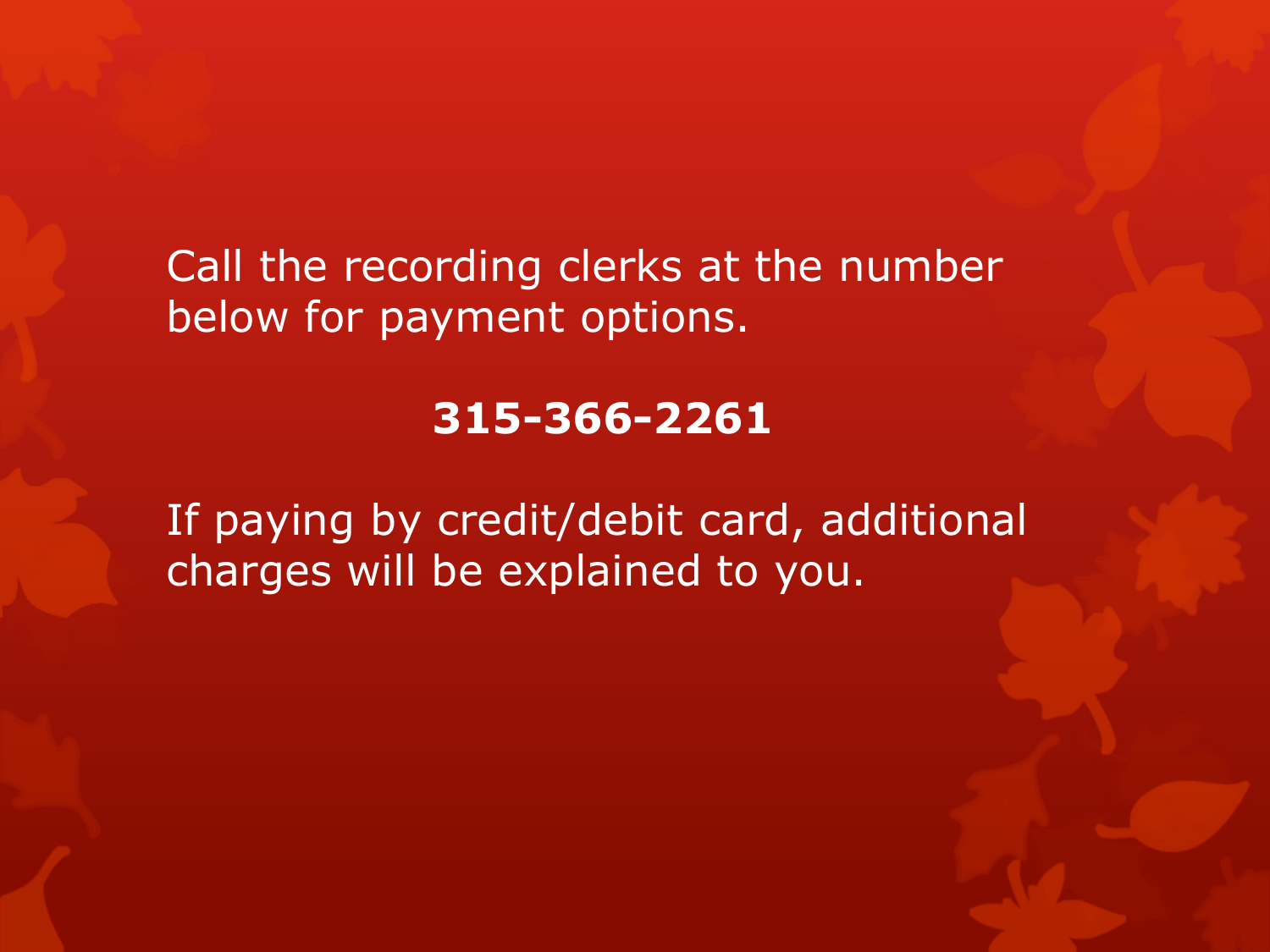When we receive your payment, we will email your document(s) to you as a PDF attachment(s).